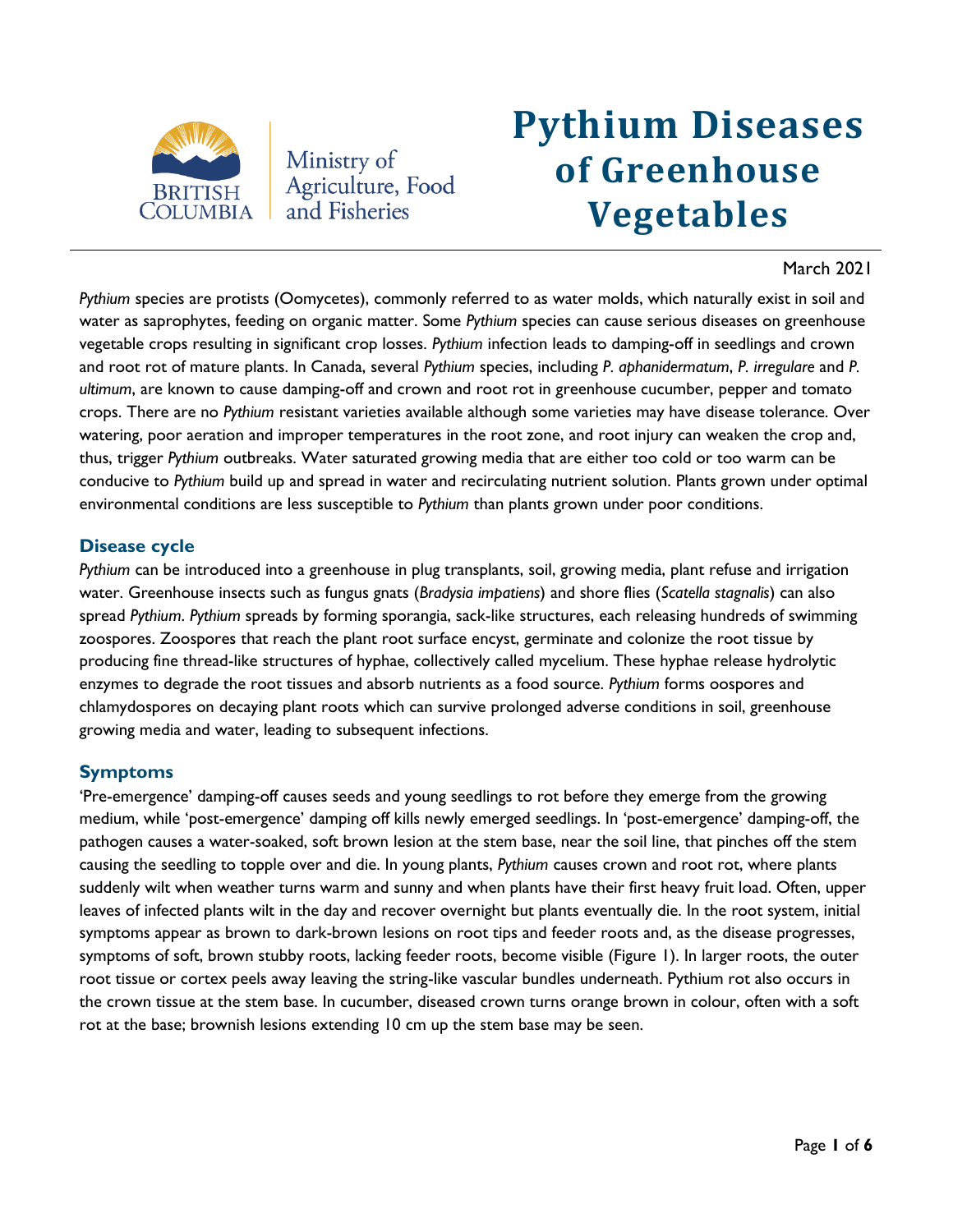

Figure 1. Pythium crown and root rot in greenhouse cucumber showing orange discolouration of the crown area (A) and rotted roots and root tips (B).

# **Monitoring & Identification**

Routinely monitor the crop for slightly wilted plants and check wet areas in the greenhouse where *Pythium* is more likely to be present. *Pythium* occurs mostly in spring, at early fruit set and later in the season on mature plants. In cucumber, *Pythium* can also occur in the summer on young plants brought in for the fall crop. Monitor plants for wilting, and in cucumber, check the stem bases for discoloration. Always confirm *Pythium* diseases by sending representative plant samples with roots, crowns and foliage to a reliable plant diagnostic laboratory or the **Ministry of Agriculture, Food and Fisheries - Plant Health Laboratory.** 

## **Disease Management**

## **Cultural Controls**

**Sanitation:** Filed soil, debris, irrigation water from pond or stream, and plant refuse and growing medium of previous crops can contain *Pythium*. Follow a strict greenhouse sanitation program throughout the year and a thorough year-end clean up. Clean and disinfest all interior greenhouse surfaces and equipment including tools, hoses, walkways, carts, totes, troughs, tanks and water supply lines. Use sterile propagating media. Remove diseased plants by placing them directly into plastic bags for disposal away from the greenhouse.

**Irrigation water:** Untreated water from rivers, or streams or ponds poses great risk for *Pythium* introduction while treated, municipal water is considered safe from *Pythium*. Water and nutrient storage tanks need to be disinfected periodically and covered to prevent contamination by *Pythium*.

**Nutrient Solution:** Generally, greenhouse vegetables are raised on rockwool in plastic sleeves or bags containing rooting medium (i.e. rockwool slabs, sawdust or coconut fibre) through which water and nutrient solution are circulated. Since *Pythium* and other pathogens can build up in nutrient solution, periodically disinfest recirculating nutrient solution using physical, biological or chemical methods (Marchuk, 2006).

Physical - slow sand filtration, ultrafiltration (membrane filters), micro-pore filtration (high pressure, rapid flow membrane or sediment filters), heat pasteurization (95-97°C for 30 seconds or 85°C for 3 minutes), UV radiation, sonic energy, magnetism, aeration (i.e. oxygenation), ozonation, etc.

Biological - biofiltration (slow sand or lava rock), water retention ponds.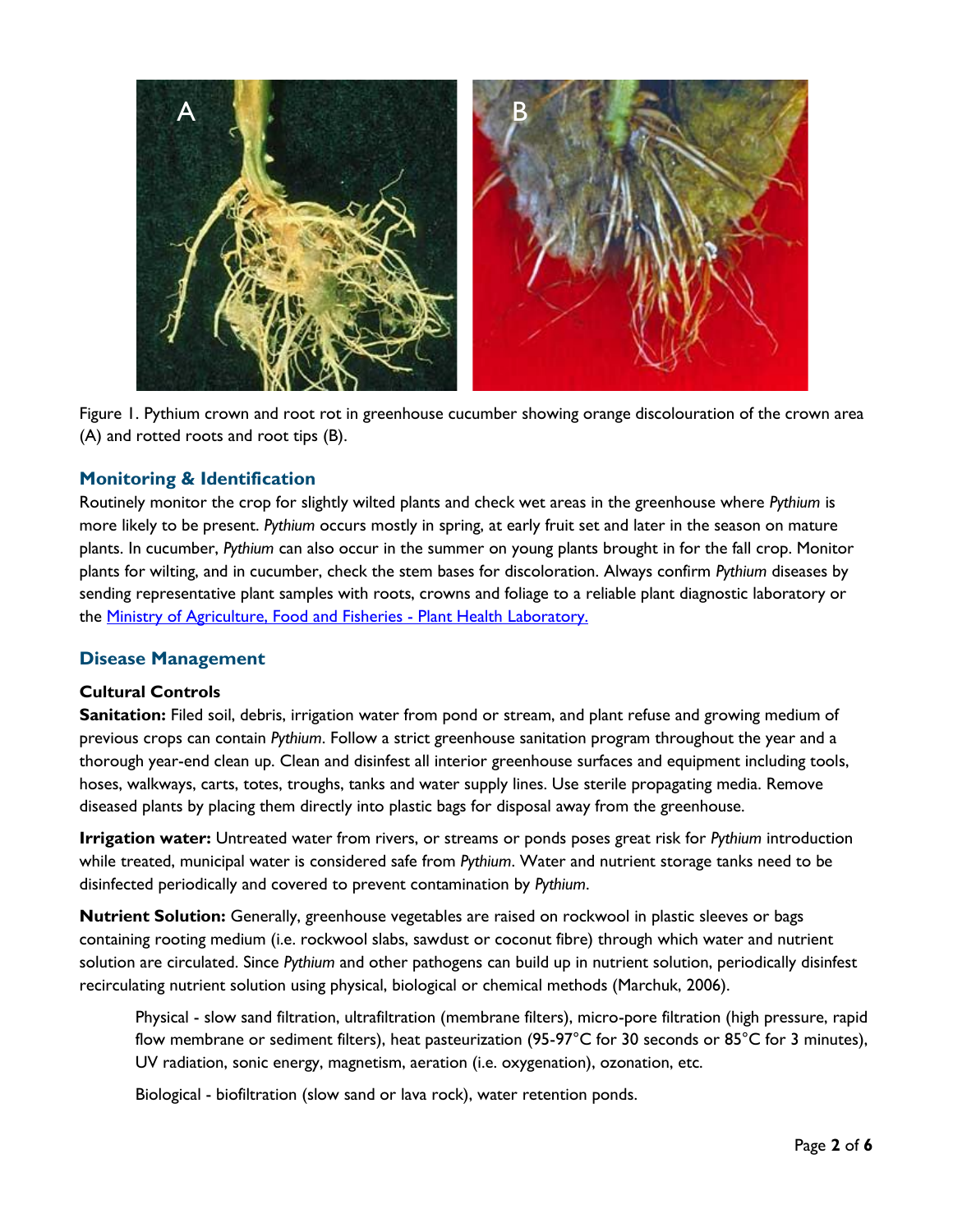Chemical - chlorine, chlorine dioxide, copper, hydrogen peroxide, electrochemical, soaps (wetting agents), iodine, etc.

**Resistant varieties:** Although there are no resistant vegetable varieties, some vigorous varieties may have some tolerance to *Pythium*. Contact your local seed/transplant agent for further information on *Pythium* tolerant varieties.

**Seedlings & Transplants:** Carryout transplanting in the morning or late afternoon/evening to avoid stress from high day time temperatures. Allow for good air circulation around seedlings by proper plant spacing and good aeration of irrigation water and re-circulating nutrient solution. Use healthy transplants and handle them carefully to avoid wounding plants and roots and practice good sanitation when transplanting; do not let them dry when setting out. Water seedlings in the morning so that plants are not wet overnight.

Plant growing conditions: Ensure that transplants have the proper root zone temperature and adequate moisture when moved into the greenhouse. Plant growing media must be well drained as saturated bags with low oxygen levels can predispose transplants to *Pythium* diseases.

Use warm, aerated irrigation water (18-22°C). Avoid low light levels, low pH, high salts and warm growing conditions (above 28°C) which favour *Pythium*. For greenhouse cucumbers, nutrient solution should be delivered at pH 5.0 for approximately 5 weeks followed by adjusting the pH to a 5.8-6.2 regime for one week. (Tu, 2004).

Maintain rockwool block wetness at 70-75% between watering.

Use white/colourless drip lines instead of black or place drip lines on the shaded side of the grow bags.

**Disease monitoring:** Plants must be monitored for signs of *Pythium* diseases throughout the cropping cycle. Remove and destroy severely infected plants, including growing medium, and replant in new growing medium. Infected plant materials and growing medium must be safely disposed away from the greenhouse by deep-burying, incinerating or composting.

Control fungus gnats (*Bradysia impatiens*) and shore flies (*Scatella stagnalis*) which spread *Pythium*.

## **Biological and Chemical Control**

Prevent *Pythium* diseases by practicing integrated disease management strategies based on cultural, biological and chemical controls. Use chemicals as a last resort at the onset of disease. Rotate the use of chemicals belonging to different chemical groups and strictly follow label directions to avoid resistance development in *Pythium*. Routinely monitor plants and stop chemical treatment if they fail to provide acceptable disease control; get professional advice.

Table 1. A summary of registered chemicals and biological agents and label information. Please refer to Health Canada's [Pest Management Regulatory Agency](http://pr-rp.hc-sc.gc.ca/ls-re/index-eng.php) website on product for labels and information.

| <b>Product</b><br>name               | <b>Active</b><br>ingredient | <b>Chemical</b><br>or<br>biological<br>group | <b>Mode of</b><br><b>Action</b>                | <b>REI!</b><br>hrs. | PHI <sup>2</sup><br>days | <b>Application guidelines</b>                            |  |
|--------------------------------------|-----------------------------|----------------------------------------------|------------------------------------------------|---------------------|--------------------------|----------------------------------------------------------|--|
| Greenhouse cucumber, pepper & tomato |                             |                                              |                                                |                     |                          |                                                          |  |
| Torrent                              | cyazofamid                  | 21                                           | protectant &<br>curative (locally<br>systemic) | 12                  | 60                       | For transplant<br>production, apply at<br>seeding stage. |  |
| Previcur                             | propamocarb                 | 28                                           | protectant &<br>curative (locally              | $\overline{2}$      | 2 for<br>cucumber;       | Apply preventatively<br>after transplanting, at 7        |  |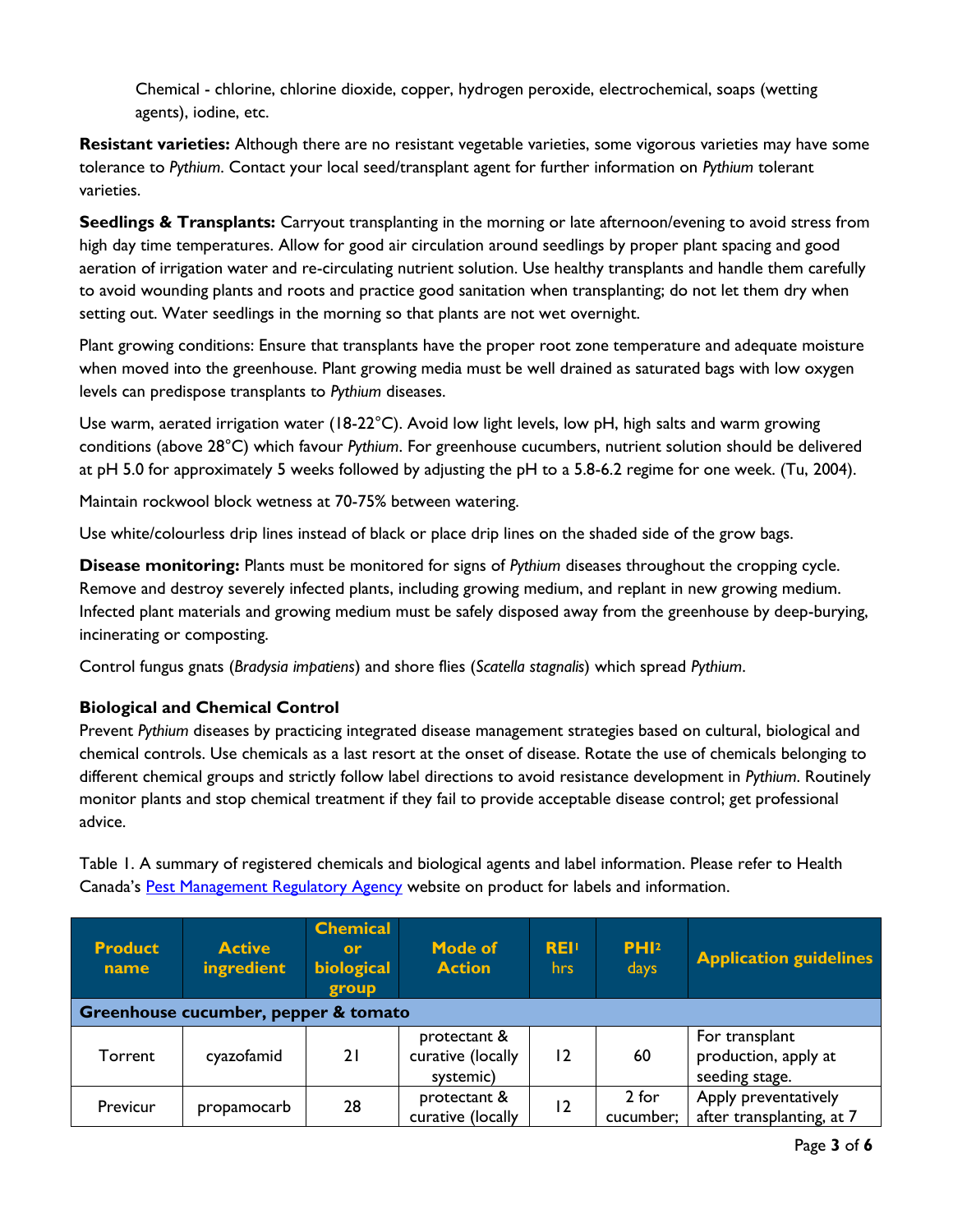|                            |                                                                       |            | systemic)                              |                         | I for       | to 10 days interval. Only                                                                                     |
|----------------------------|-----------------------------------------------------------------------|------------|----------------------------------------|-------------------------|-------------|---------------------------------------------------------------------------------------------------------------|
|                            |                                                                       |            |                                        |                         | tomato &    | 2 applications per crop                                                                                       |
|                            |                                                                       |            |                                        |                         | pepper      | cycle.                                                                                                        |
| Confine<br>Extra           | Phosphorous<br>acid mono- &<br>dipotassium salts                      | 33         | protectant<br>(systemic)               | 4                       |             | Apply preventatively as<br>foliar or drench<br>treatment at 7 to 14<br>days intervals after<br>transplanting. |
| Rampart                    | Phosphorous<br>acid mono- &<br>dipotassium salts                      | 33         | protectant<br>(systemic)               | $\overline{4}$          | 0           | Apply preventatively as<br>foliar or drench<br>treatment at 2 to 4<br>weeks intervals after<br>transplanting. |
| MycoStop                   | Streptomyces<br>Strain K61                                            | biological | suppression<br>(non-systemic)          | <b>NA</b>               | $\mathbf 0$ | Apply to growing<br>medium after<br>transplanting, thereafter,<br>every 3 to 6 weeks<br>intervals.            |
| PreStop                    | Gliocladium<br>catenulatum                                            | biological | suppression                            | 4                       | $\mathbf 0$ | Apply to growing<br>medium soon after<br>transplanting, thereafter,<br>every 3 to 6 weeks<br>intervals.       |
| RootShield<br>HC & WP      | Trichoderma<br>harzianum Rifai,<br>KRL-AG2                            | biological | suppression                            | 4                       | $\mathbf 0$ | Apply to plant growing<br>medium soon after<br>transplanting, repeat<br>thereafter.                           |
| RootShield<br>Plus         | <b>Trichoderma</b><br>harzianum Rifai,<br>KRL-AG2<br>& T. virens G-41 | biological | suppression                            | 4                       | $\mathbf 0$ | Apply to plant growing<br>medium soon after<br>transplanting, repeat<br>thereafter.                           |
| <b>Greenhouse cucumber</b> |                                                                       |            |                                        |                         |             |                                                                                                               |
| <b>Ridomil Gold</b>        | metalaxyl-M                                                           | 4          | protectant &<br>curative<br>(systemic) | 12                      | 21          | Apply as drench<br>immediately after<br>transplanting. One<br>application per crop<br>cycle.                  |
| <b>Greenhouse Lettuce</b>  |                                                                       |            |                                        |                         |             |                                                                                                               |
| Subdue Maxx                | metalaxyl-M                                                           | 4          | protectant &<br>curative<br>(systemic) | 24                      | 21          | Apply as drench to<br>growing medium a day<br>before transplanting.<br>One application per crop<br>cycle.     |
| Torrent                    | cyazofamid                                                            | 21         | protectant<br>(locally<br>systemic)    | 12                      | 40          | For transplants, apply at<br>seeding to prevent<br>damping-off and root<br>rot.                               |
| Confine                    | Phosphorous<br>acid<br>mono- &<br>dipotassium salts                   | 33         | protectant<br>(systemic)               | $\overline{\mathbf{4}}$ |             | Apply preventatively as<br>foliar or drench<br>treatment at 7 to 14<br>days intervals after<br>transplanting. |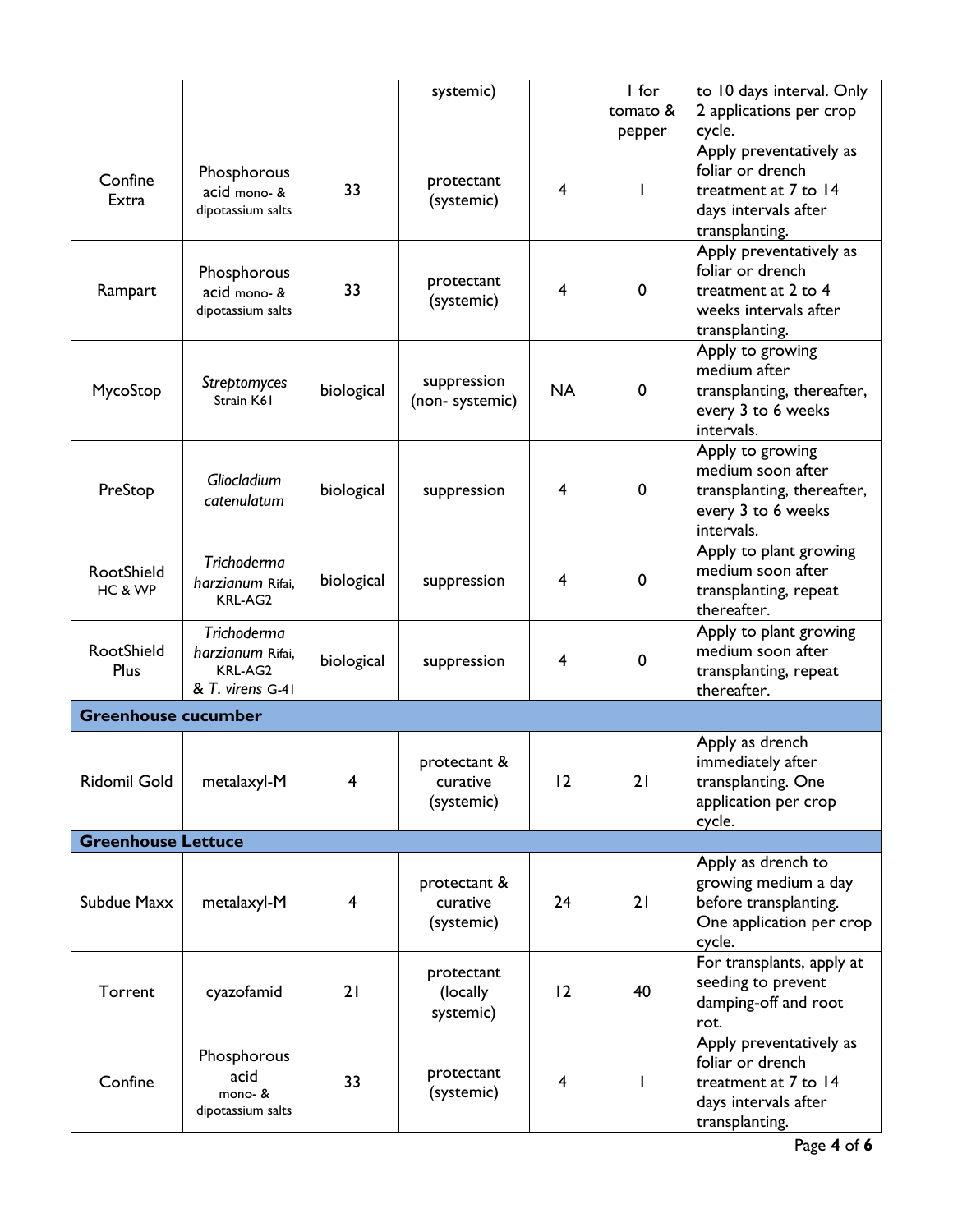| Rampart                    | Phosphorous<br>acid<br>mono- &<br>dipotassium salts                        | 33             | protectant<br>(systemic)                       | $\overline{4}$ | 0              | Apply preventatively as<br>foliar or drench<br>treatment at 2 to 4<br>weeks intervals after<br>transplanting.               |
|----------------------------|----------------------------------------------------------------------------|----------------|------------------------------------------------|----------------|----------------|-----------------------------------------------------------------------------------------------------------------------------|
| PreStop                    | Gliocladium<br>catenulatum                                                 | biological     | suppression                                    | $\overline{4}$ | 0              | Apply to growing<br>medium soon after<br>transplanting, thereafter,<br>every 3 to 6 weeks<br>intervals.                     |
| RootShield<br>Plus         | <b>Trichoderma</b><br>harzianum Rifai,<br>KRL-AG2<br>& T. virens<br>$G-41$ | biological     | suppression                                    | $\overline{4}$ | $\mathbf 0$    | Apply to plant growing<br>medium soon after<br>transplanting, repeat<br>thereafter.                                         |
| <b>Greenhouse Eggplant</b> |                                                                            |                |                                                |                |                |                                                                                                                             |
| Previcur                   | propamocarb                                                                | 28             | protectant &<br>curative (locally<br>systemic) | ŗ              | <sup>?</sup>   | Apply preventatively<br>after transplanting, at 7<br>to 10 days intervals. Only<br>2 applications per crop<br>cycle.        |
| Confine                    | Phosphorous<br>acid<br>mono- &<br>dipotassium salts                        | 33             | protectant<br>(systemic)                       | 4              | $\mathbf{I}$   | Apply preventatively as<br>foliar or drench<br>treatment at 7 to 14<br>days intervals after<br>transplanting.               |
| Rampart                    | Phosphorous<br>acid<br>mono- &<br>dipotassium salts                        | 33             | protectant<br>(systemic)                       | $\overline{4}$ | 0              | Apply preventatively as<br>foliar or drench<br>treatment at 2 to 4<br>weeks intervals after<br>transplanting.               |
| PreStop                    | Gliocladium<br>catenulatum                                                 | biological     | suppression                                    | $\overline{4}$ | 0              | Apply to growing<br>medium soon after<br>transplanting, thereafter,<br>every 3 to 6 weeks<br>intervals.                     |
| RootShield<br><b>WP</b>    | <b>Trichoderma</b><br>harzianum Rifai,<br>KRL-AG2                          | biological     | suppression                                    | 4              | 0              | Apply to plant growing<br>medium soon after<br>transplanting, repeat<br>thereafter.                                         |
| RootShield<br>Plus         | <b>Trichoderma</b><br>harzianum Rifai,<br>KRL-AG2<br>& T. virens<br>$G-4I$ | biological     | suppression                                    | 4              | $\mathbf 0$    | Apply to plant growing<br>medium soon after<br>transplanting, repeat<br>thereafter.                                         |
| <b>Pepper</b>              |                                                                            |                |                                                |                |                |                                                                                                                             |
| Subdue Maxx                | metalaxyl-M                                                                | $\overline{4}$ | protectant &<br>curative<br>(systemic)         | 24             | $\overline{2}$ | Apply to growing<br>medium prior to<br>transplanting or at first<br>sign of symptoms. One<br>application per crop<br>cycle. |